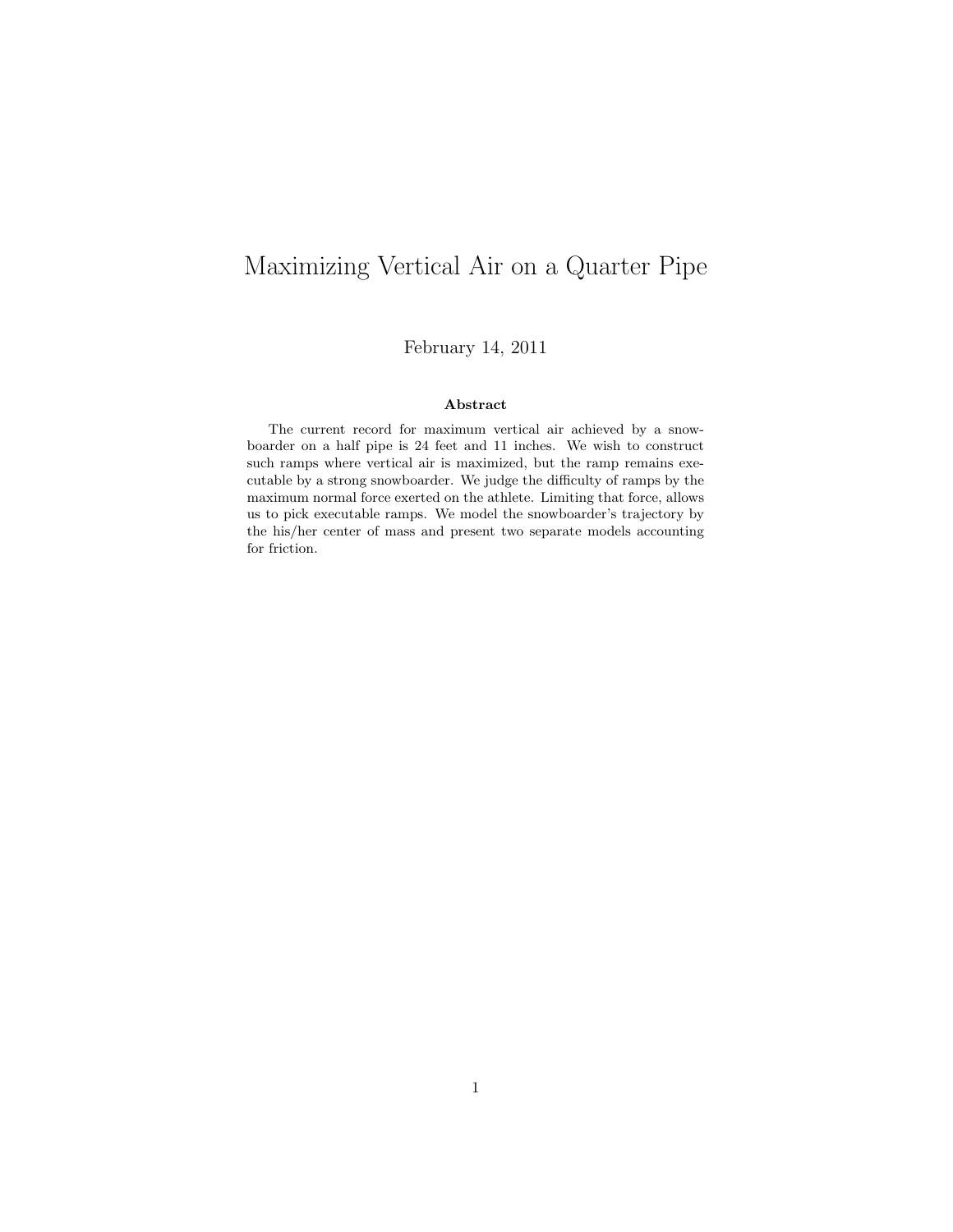# Contents

| 1        | Introduction                                                                                 | 3                          |  |  |  |  |  |  |  |  |  |  |  |  |
|----------|----------------------------------------------------------------------------------------------|----------------------------|--|--|--|--|--|--|--|--|--|--|--|--|
| $\bf{2}$ | <b>Existing Methods</b>                                                                      | 3                          |  |  |  |  |  |  |  |  |  |  |  |  |
| 3        | Assumptions                                                                                  |                            |  |  |  |  |  |  |  |  |  |  |  |  |
| 4        | <b>Definitions and Basic Derivations</b><br>4.1                                              | 4<br>$\overline{5}$        |  |  |  |  |  |  |  |  |  |  |  |  |
| 5.       | <b>Considerations for Curves</b><br>5.1<br>$5.2^{\circ}$                                     | 5<br>6<br>6                |  |  |  |  |  |  |  |  |  |  |  |  |
| 6        | Model with Friction (Linearization Method)<br>6.1<br>'Optimal' Curve Without Friction<br>6.2 | 6<br>8<br>8                |  |  |  |  |  |  |  |  |  |  |  |  |
| 7        | Model with Friction Iterative Method<br>7.1<br>7.2<br>7.3<br>7.4                             | 8<br>8<br>8<br>9<br>11     |  |  |  |  |  |  |  |  |  |  |  |  |
| 8        | <b>Results of Model 2</b>                                                                    | 11                         |  |  |  |  |  |  |  |  |  |  |  |  |
| 9        | Other Considerations and Limitations<br>9.1<br>9.1.1<br>9.1.2<br>9.2                         | 11<br>11<br>11<br>11<br>12 |  |  |  |  |  |  |  |  |  |  |  |  |
|          | 10 Conclusions                                                                               | 12                         |  |  |  |  |  |  |  |  |  |  |  |  |
|          | 11 Appendix                                                                                  | 13                         |  |  |  |  |  |  |  |  |  |  |  |  |

# List of Figures

| 1 A sample curve $h_{x_f, y_f}$ for $x_f = 8.99, y_f = 6.835, \theta_f = 88.3$ degrees 7 |  |
|------------------------------------------------------------------------------------------|--|
|                                                                                          |  |
|                                                                                          |  |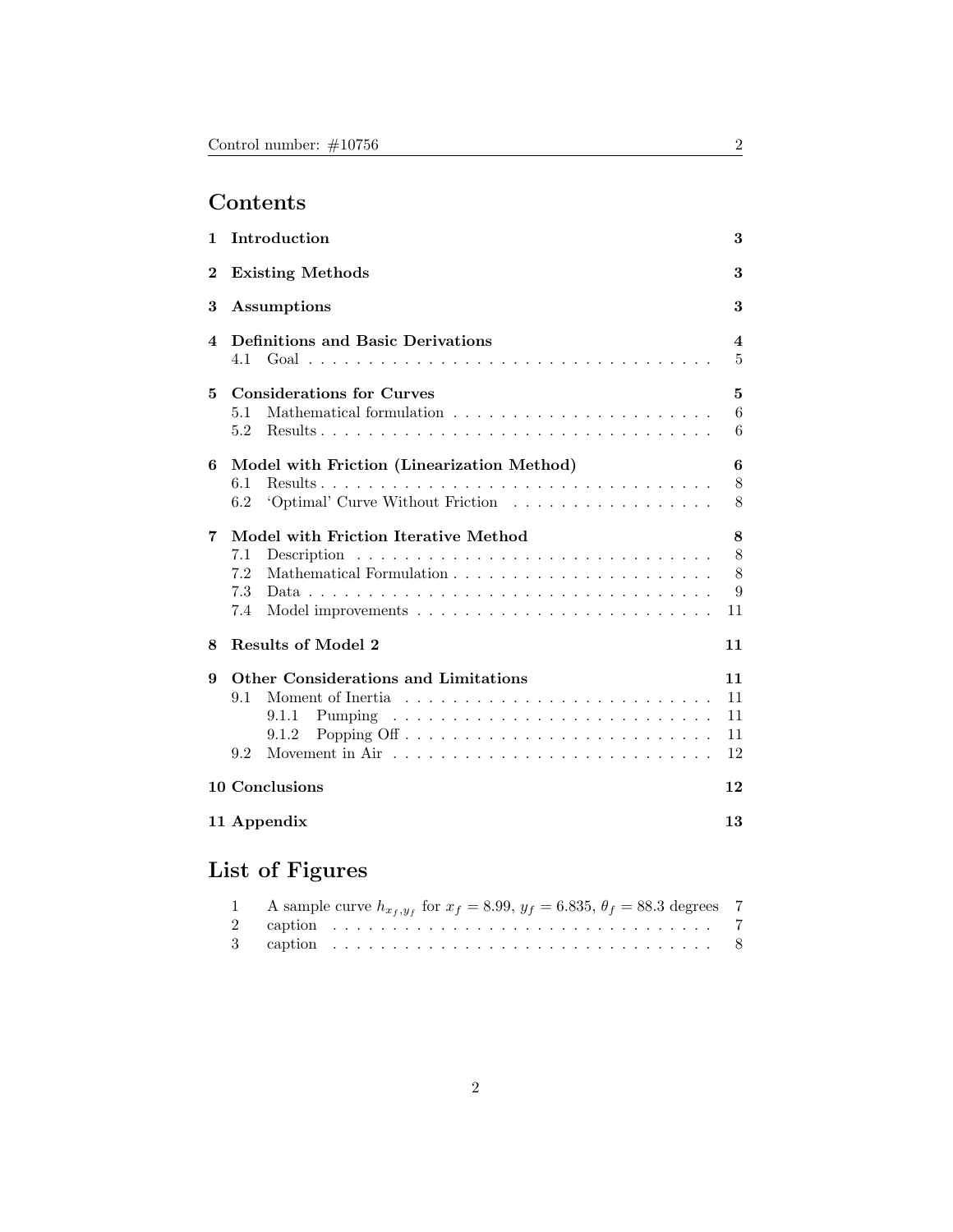### 1 Introduction

In the halfpipe, snowboarders seek to perform a number of moves. To optimize vertical air we suggest a quarter pipe were incoming velocity and therefore the resulting jump can be higher. Our model seeks the optimal curve to the side of such a snowboard course. Specifically, we analyze the influences of different forces on the center of mass of the boarder during their ride and optimize the curve to maximize their vertical air. First, we model the optimal parameters assuming no friction. Next, we introduce two methods of approximating the influences of friction; one by linearization of the differential equations, the other by numerical integration. We then determine the optimal ellipitic path for the boarder's center of mass, and relate that back to the optimal jump.

### 2 Existing Methods

#### FIS Standard Halfpipes

There are two standard FIS halfpipes, each of which is elliptical in shape [3].

- 1. "22ft" Halfpipe The crown to crown width, which approximates the major axis, is 19.5 meters. The floor to crow height, which approximates the semi-minor axis is 6.5m (22ft). The slope down the half pipe is between  $16°$  and  $17°$ .
- 2. "18ft" Halfpipe The crown to crown width is 18m meters. The floor to crown height is 5.4m (18ft). The slope down the half pipe is between  $17.5^{\circ}$  and  $18.5^{\circ}$ .

The angle at the edges of the pipe are recommended to be between  $83°$  and  $88°$ 

The current world record for vertical air off of a half pipe, held by a skiier, is approximately 25ft. Based upon our model including friction (), we interpolated backwards and estimated that the skier had a velocity of approximately 16.8 m/s, which we will use to compare our model with the current model.

### 3 Assumptions

- 1. Air resistance is negligible. Although strong winds would have a profound influence on the trajectory of a snowboarder, we assume that no wind is present, and that air resistance is negligible by comparison to other frictional forces.
- 2. Two dimensional solution is similar to three dimensional solution We model the trajectory of the snowboarder in only two dimensions. We assume that an optimal three dimensional surface can be produced by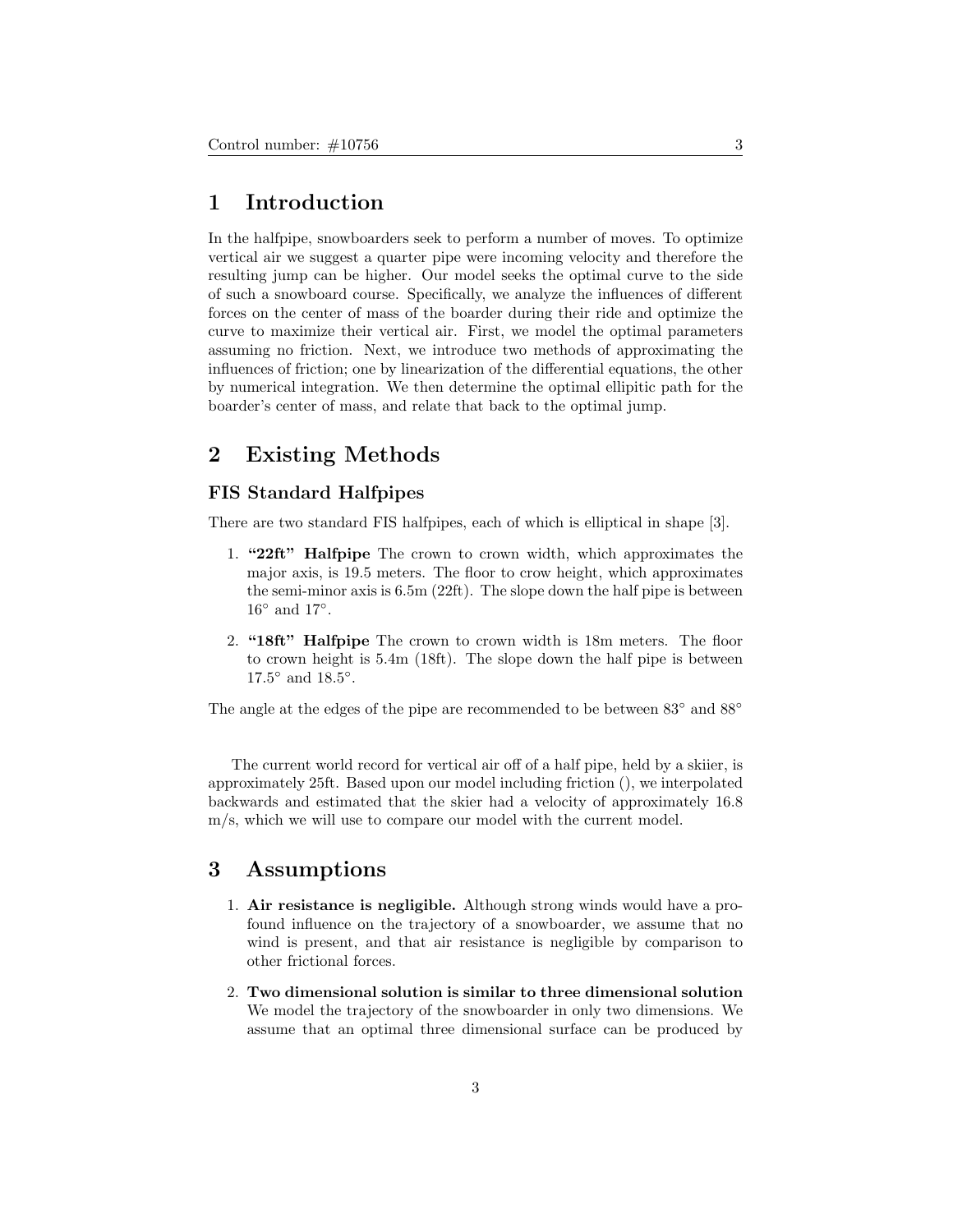taking the optimal two dimensional path, and stretching it along the new dimension based upon that component of the velocity.

- 3. Modeling the center of mass, models the snowboarder. Our model optimizes the path of the center of mass of the snowboarder, which we relate back to the actual shape of the jump.
- 4. Moment of Inertia is constant. We also assume that the snowboarder's moment of inertia is constant, he approaches the jump standing, and takes off standing.
- 5. Elite snowboarders are skilled. Our model relies on the ability of the snowboarder to keep proper balance despite the curvature of the jump and that snowboarders' legs can support 4 times their body weight for the length of the jump. (This factor is reasonable based upon Harding [1], but could be easily changed in our model.)
- 6. Elite snowboarders are well prepared. We use a low snowboardsnow frictionaly coefficient ( $\mu = .02$ ), based upon the assumption that elite snowboarders wax their boards well, and that the halfpipes are well maintained [2].

### 4 Definitions and Basic Derivations

The following forces act on the snowboarder

- *mg*: Gravitational Force
- $F_n$ : Normal Force
- $F_f$ : Frictional Force

Based upon our assumptions, the normal force,  $F_n$ , is constrained by:

$$
F_n \leq 4.5mg
$$

At each point  $(x(\theta), y(\theta))$  we have centripetal acceleration in the normal direction  $A_c$  where

$$
A_c = v^2 \kappa \tag{1}
$$

Therefore, adding the normal component of gravitational pull and the normal force we get

$$
mA_c = F_n - mg\cos(\theta) \tag{2}
$$

Ignoring variations in the snowboarder's moment of inertia, we calculate the  $F_n$  by combining the previous expressions, and noting that  $\theta = \arctan\left(\frac{dy}{dx}\right)$  and that  $\kappa = \frac{\frac{d^2y}{dx^2}}{((\frac{dy}{dx})^2 + 1)^{3/2}}$ :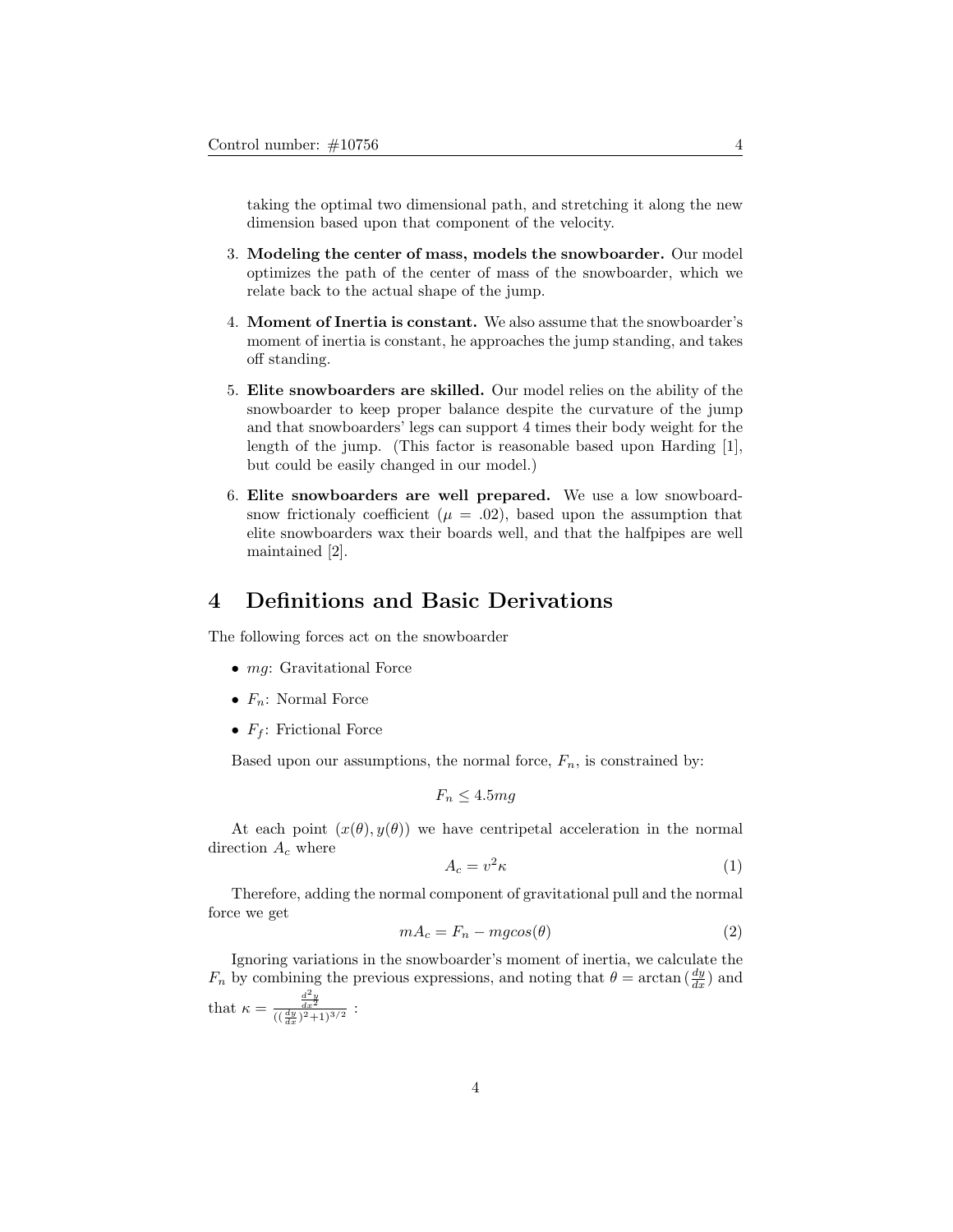$$
F_n = mv^2 \kappa + mg \cos(\theta)
$$
  
=  $mv^2 \frac{\frac{d^2y}{dx^2}}{((\frac{dy}{dx})^2 + 1)^{3/2}} + \frac{mg}{\sqrt{(\frac{dy}{dx})^2 + 1}}$ 

### 4.1 Goal

The goal of our model is to find the curve that maximizes the vertical air of the snowboarder, given an initial velocity, frictional coefficient and the reactions of the boarder.

We simplify our model from an entire halfpipe to a quarter pipe, and from three dimensions to two. Although each jump depends on the exit velocity of the previous, each jump is isolated from the previous in every other sense. Thus modeling a quarter pipe is very similar to modeling the halfpipe.

In order to maximize the vertical air, we would like to find the point such that the vertical velocity of a snowboarder traveling along the curve is maximal. However, this is unrealistic. As the snowboarder travels along the curve, he or she will experience a great normal force.

### 5 Considerations for Curves

Based upon the discussion above:

- 1. Slope We want a high final slope, to maximize the snowboarder's vertical velocity.
- 2. Final Height We want to minimize the final height.
- 3. Curvature We want a curve that increases in slope quickly, without exerting to great a normal force.

With these considerations in mind, we need to find the types of curves that we can apply standard optimization techniques to.

The curve should reach a steep slope with minimal height, which implies that we would like as high of curvature as possible.

Given that the boarder travels fastest at the bottom, we would like an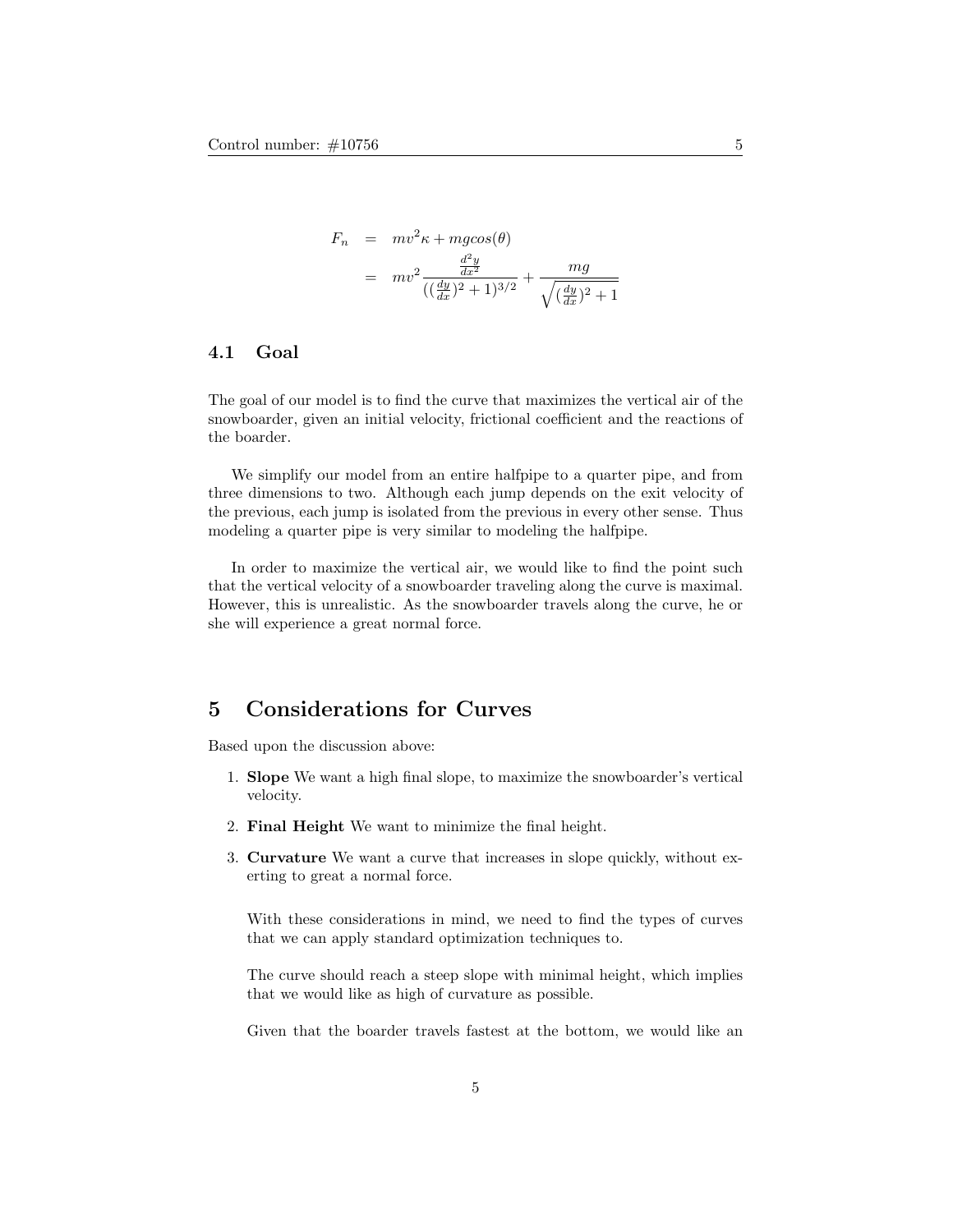increasing curvature, and thus increasing centripetal acceleration, in order to keep the normal force as close to the maximum as possible.

Increasing curvature limits the space of possible solutions significantly. Many common functions, such as monomials, and exponentials, have decreasing curvature, and are thus out of the question. The circle has constant curvature, which makes it much less appealing than it's cousin, the ellipse.

### 5.1 Mathematical formulation

For this model, we will initially assume that there is no friction present in the course. Let  $(0, 0)$  be the starting position with initial velocity  $v_0$  and suppose we want the snowboarder to exit the half pipe at the position  $(x_f, y_f), x, y > 0$ .

**Definition** Let  $C_{x_f, y_f}$  denote the circle passing through  $(0, 0), (-x_f, y_f), (x_f, y_f)$ . Note that such a circle is unique.

The curve the snowboarder will be traveling up will be a section of the lower right quarter of the circle  $C_{x_f, y_f}$ . This curve can explicitly be written as

$$
h_{x_f, y_f}(x) = \frac{x_f^2 + y_f^2}{2y_f} - \sqrt{\left(\frac{x_f^2 + y_f^2}{2y_f}\right)^2 - x^2}
$$
 (3)

#### 5.2 Results

### 6 Model with Friction (Linearization Method)

In this model, the snowboarder will be traveling up the curve  $h_{x_f, y_f}$  described in the frictionless model, but this time with the effect of friction added. Let  $\mu$ be the coefficient of friction. Let  $F_f(x)$  be the force of friction at position x,  $0 \leq x \leq x_f$ . Our model for the force of friction is that

$$
F_f(x) = \mu F_n(x)
$$

Then as worked out in detail in  $($ ), the velocity  $v$  satisfies the initial value problem

$$
v' = \mu v \phi' - g \frac{\tan \phi + \mu}{v}
$$
  

$$
v(0) = v_0
$$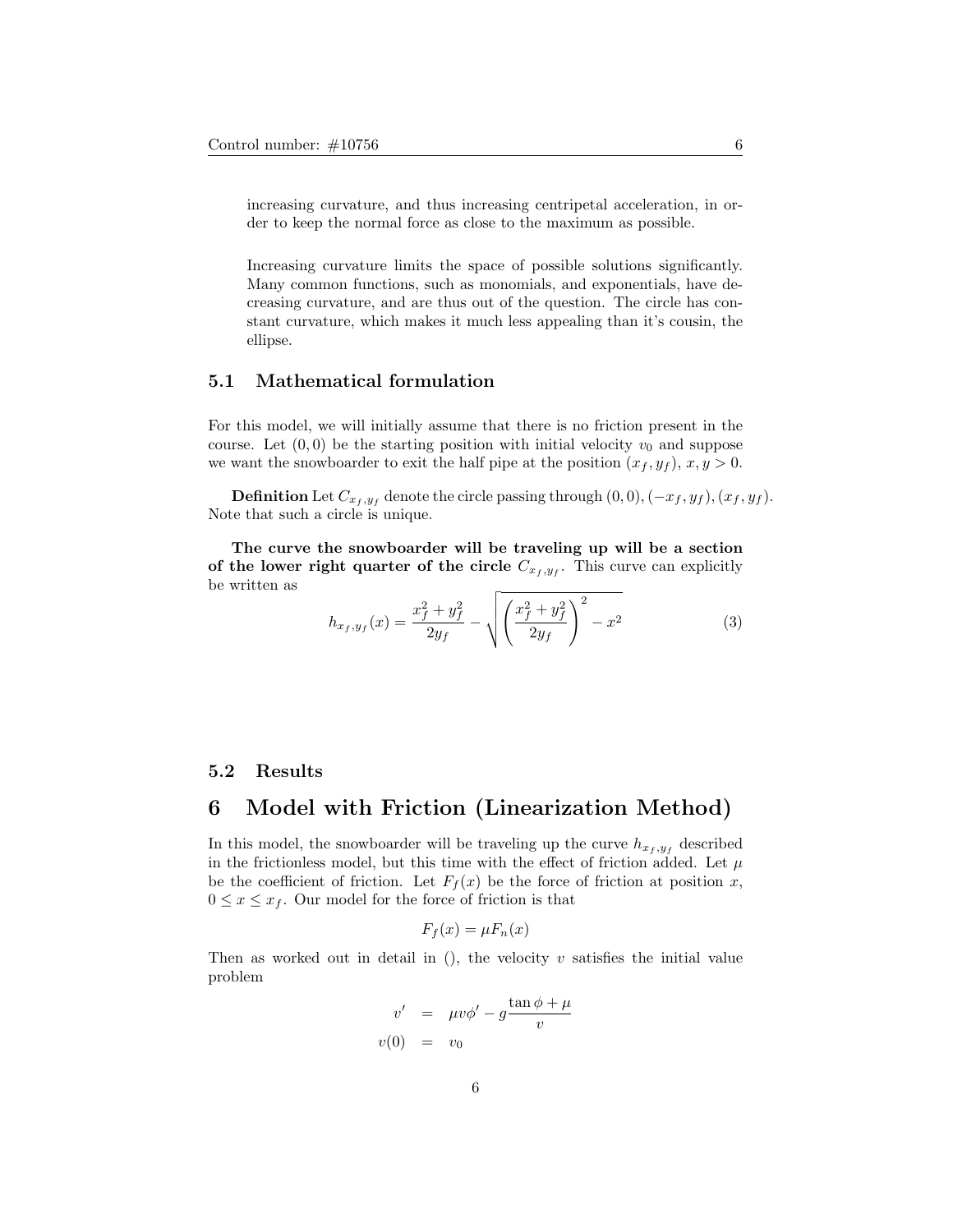

Figure 1: A sample curve  $h_{x_f, y_f}$  for  $x_f = 8.99$ ,  $y_f = 6.835$ ,  $\theta_f = 88.3$  degrees

| initial velocity  | 20     | 20     | 16.8   | 16.8   | 16.8   | 15     | 15     | 15     |
|-------------------|--------|--------|--------|--------|--------|--------|--------|--------|
| x                 | 10.000 | 13,000 | 7.999  | 9.000  | 11.998 | 7.000  | 7.999  | 8.998  |
| v                 | 7.937  | 9.921  | 5.929  | 6.945  | 8.823  | 4.941  | 5.906  | 6.835  |
| launch angle      | 89.438 | 89.415 | 89.100 | 89.421 | 88.500 | 89.055 | 88,800 | 88.265 |
| vertical velocity | 15.629 | 14.329 | 12.879 | 12.082 | 10.443 | 11.315 | 10.444 | 9.530  |
| vertical air      | 12,449 | 10.465 | 8.454  | 7.440  | 5.558  | 6.525  | 5.560  | 4.629  |

|  |  | Figure 2: caption |
|--|--|-------------------|
|--|--|-------------------|

Observe that the above ordinary differential equation is nonlinear. In order to get our results, we will linearize this equation to solve for v. Let  $\tilde{v}(x_f)$  be the velocity at  $x_f$  we get from solving the linearized equation. Then the normal force is

$$
\tilde{F}_n(x) = \tilde{v}(x)^2 \kappa(h_{x_f, y_f}) + g \frac{1}{\sqrt{h'_{x_f, y_f}(x_f)^2 + 1}}
$$

Then our goal becomes

Maximize the function  $\bar{v}(x_f, y_f) = \tilde{v}(x_f)$  $h'_{x_f, y_f}(x_f)$  $\sqrt{h'_{x_f, y_f}(x_f)^2 + 1}$ subject to the contraints  $v_0^2 - 2gy_f \geq 0$  and  $\max_{0 \leq x \leq x_f} \tilde{F}_N(x) \leq N_{max}$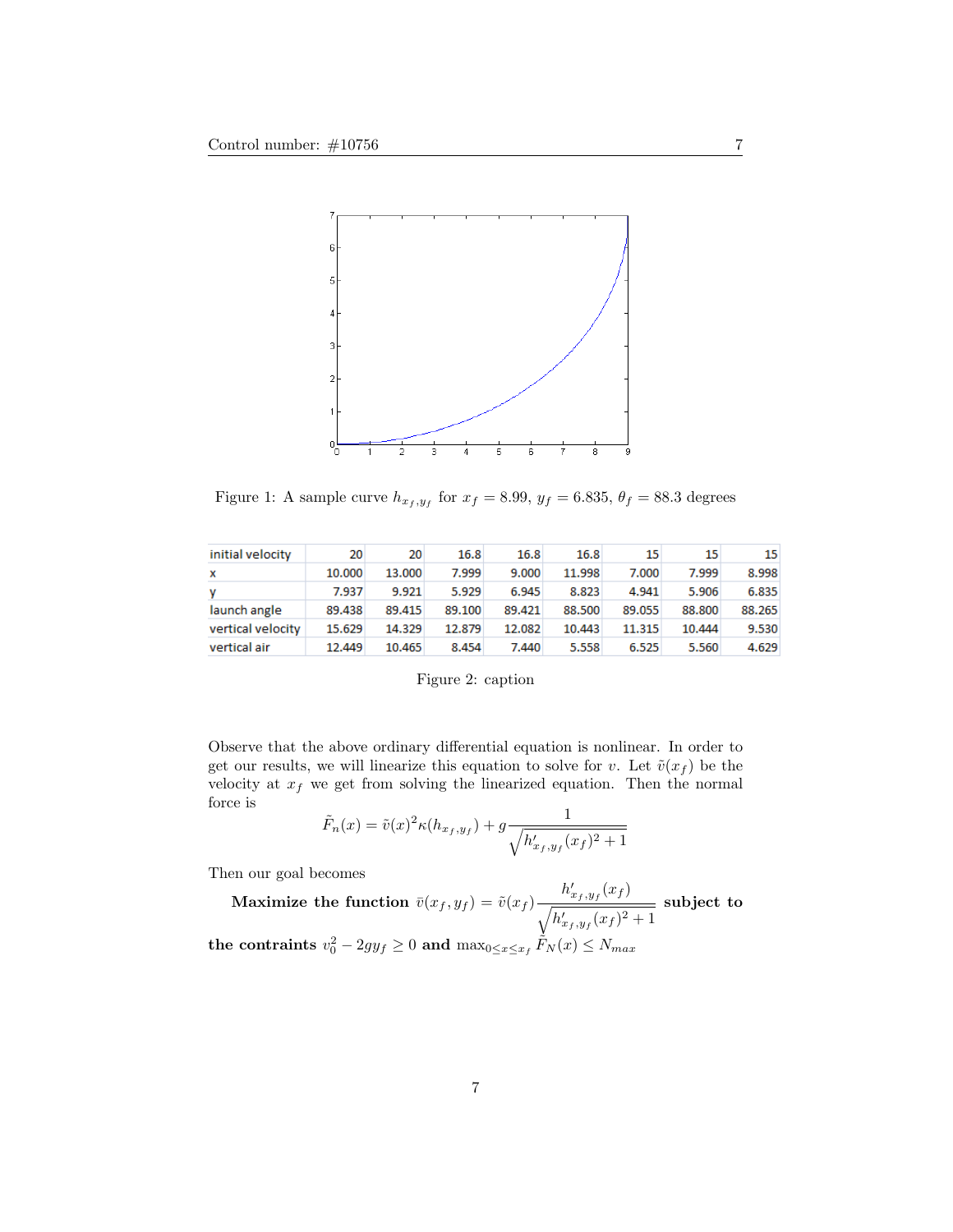| initial velocity | 20     | 20     | 16.8   | 16.8   | 16.8   | 15     | 15     | 15     |
|------------------|--------|--------|--------|--------|--------|--------|--------|--------|
| x                | 10,000 | 13.000 | 7.999  | 9.000  | 11.998 | 7.000  | 7.999  | 8.998  |
| v                | 7.937  | 9.921  | 5.929  | 6.945  | 8.823  | 4.941  | 5.906  | 6.835  |
| launch angle     | 89.438 | 89.415 | 89.100 | 89.421 | 88.500 | 89.055 | 88,800 | 88.265 |
| v velocity       | 15.595 | 14.281 | 12.853 | 12.052 | 10.400 | 11.292 | 10.418 | 9.500  |
| v air            | 12.395 | 10.394 | 8.419  | 7.403  | 5.512  | 6.499  | 5.532  | 4.600  |

Figure 3: caption

### 6.1 Results

#### 6.2 'Optimal' Curve Without Friction

Fixing  $F_n$  equal to it's bound leads to the following differential equation, which can be derived from the equation for the normal force:

$$
N_{max} = \sqrt{v_0^2 - 2gy_f} * \frac{h''(x)}{(h'(x)^2 + 1)^{3/2}} + \frac{g}{(h'(x)^2 + 1)^{1/2}}
$$

 $h(x)$  is optimal in the sense that it will have the minimum final height and maximum curvature for any desired end slope, based upon our limited model. For example, this model ignores friction entirely, which leads to the following model.

### 7 Model with Friction Iterative Method

### 7.1 Description

This model accounts for energy lost due to friction, by using numerical approximations for friction along points of the curve.

Our goal is to calculate the ending velocity by considering the total non conservative energy lost in the ride up the slope.

### 7.2 Mathematical Formulation

The snowboarder is treated as a particle of mass  $m$  traveling along the curve  $(x(\theta), y(\theta))$  for  $\theta_s < \theta < \theta_f$ . At each point we have

$$
F_n(\theta) = m * v^2(\theta) * \kappa(\theta) + mg * cos(\phi(\theta))
$$
  

$$
F_f(\theta) = \mu F_n
$$

where

$$
\kappa(\theta) = \frac{x'y'' - y'x''}{(x'^2 + y'^2)^{3/2}}
$$

$$
\phi(\theta) = \arctan\left(\frac{y'(\theta)}{x'(\theta)}\right)
$$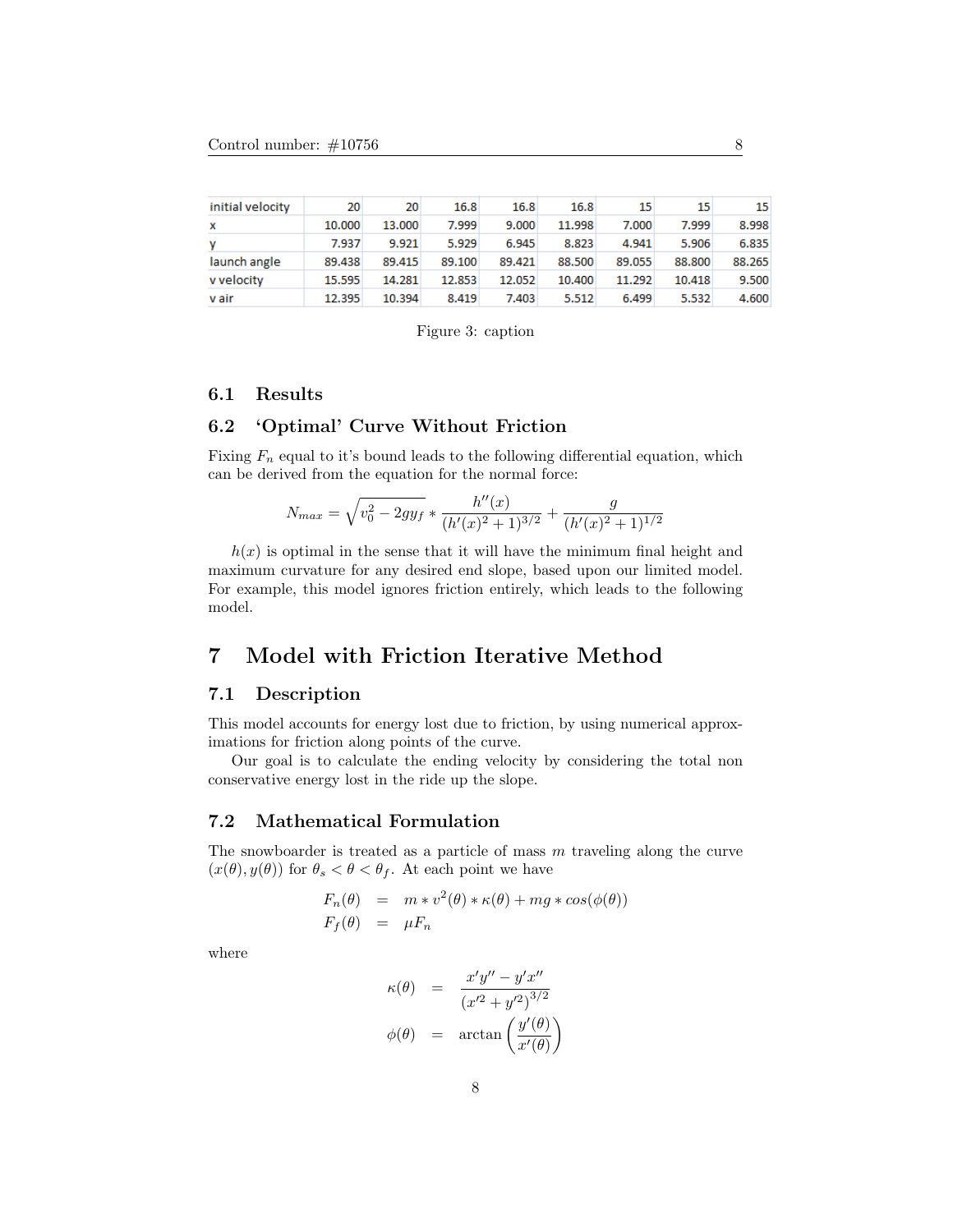Taking a partition  $[\theta_s, \theta_1, \ldots, \theta_f]$  we can calculate  $v(\theta_n)$  by considering the non conservative energy  $W_{nc}$  lost in the interval  $[\theta_{n-1}, \theta_n]$ . The only non conservative force we consider here is friction.

$$
W_{nc} = \int_{\theta_{n-1}}^{\theta_n} F_f(\theta) \ ds(\theta)
$$

For small enough  $\theta_{n-1} - \theta_n$ , we can approximate  $F_f(\theta)$  for  $\theta_{n-1} \leq \theta \leq \theta_n$ by  $F_f(\theta_{n-1})$ . We get

$$
W_{nc} \approx F_f(\theta_{n-1}) \int_{\theta_{n-1}}^{\theta_n} ds(\theta)
$$
  
\n
$$
W_{nc} \approx F_f(\theta_{n-1}) \sqrt{(y(\theta_{n-1}) - y(\theta_n))^2 + (x(\theta_{n-1}) - x(\theta_n))^2}
$$

We can now calculate  $v(\theta_n)$  by the work-energy theorem

$$
\frac{1}{2}mv^{2}(\theta_{n}) = \frac{1}{2}mv^{2}(\theta_{n-1}) + mg * y(\theta_{n-1}) - mg * y(\theta_{n}) - W_{nc}
$$

Therefore given  $v(\theta_s)$ , we can calculate  $F_f(\theta_s)$ ,  $v(\theta_{s+1})$  and so on up to  $v(\theta_f)$ 

#### 7.3 Data

We considered ellipses  $x = a\cos(\theta), y = b\cos(\theta)$  for  $-\frac{\pi}{2} \le \theta \le 0$ .

The estimations bellow are taken from running the algorithm presented above dividing the interval for  $\theta$  into 200 equal sections. When selected calculations were run with 10000 sub-sections the results remained the same to 3 significant figures.

In our analysis we varied the initial velocity at the base of the quarter pipe, as well as the shape of the ellipse. For each three-tuple of conditions we calculated the vertical air the boarder would achieve as well as the max normal force they experienced at any sampled point. The consideration of the max normal force on the boarder allowed us to rule out designs, even if they would theoretically lead to higher vertical air.

Effects of changing the frictional coefficient were also examined. However the data is not presented. Although the friction did somewhat change the vertical air achieved, it had significantly less effect than initial velocity on the max normal force experienced, and therefore on the reasonableness of the design.

Instead we present data to support two very key points:

- 1. Increasing initial speed, although resulting in higher vertical air, comes at a very large cost of increased normal force on the athlete.
- 2. More precise data about boarder ability to withstand normal force is necessary. There is a very large variation between curves in how much normal force they will exert. Therefore a better estimate on the upper bound of human strength will allow us to design a resaonable quarter pipe to maximize vertical air.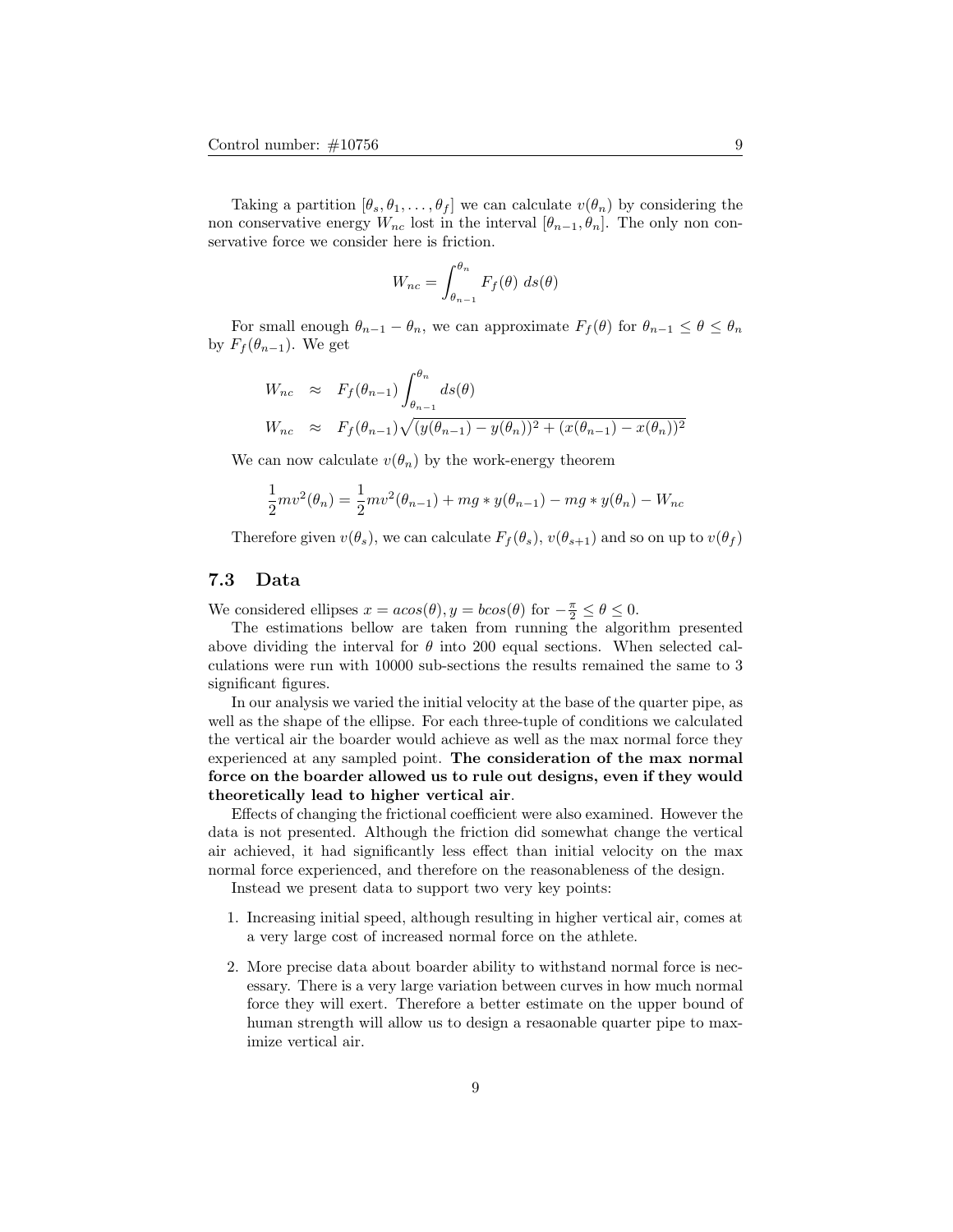Consider the tables bellow for the max normal force and vertical air achieved for selected ellipses with an initial velocity of  $16.8m/s$ . The cells are color coded to represent the strength of maximum normal force. Given a range of max normal forces our recommendation for a quarter pipe design is bolded.

|                          |    |      |      |      | varying Length Horizontal Axis (m) |      |      |      |      |       |
|--------------------------|----|------|------|------|------------------------------------|------|------|------|------|-------|
|                          |    |      | 8    | 9    | 10                                 | 11   | 12   | 13   | 14   | 15    |
| Length Vertical Axis (m) | 5  | 5.43 | 5.93 | 6.51 | 7.12                               | 7.75 | 8.39 | 9    | 9.67 | 10.31 |
|                          | 6  | 4.53 | 4.28 | 4.46 | 4.74                               | 5.07 | 5.41 | 5.78 | 6.15 | 6.52  |
|                          |    | 5.3  | 4.15 | 3.65 | 3.61                               | 3.7  | 3.85 | 4.04 | 4.24 | 4.45  |
|                          | 8  | 5.69 | 4.59 | 3.84 | 3.3                                | 3.12 | 3.09 | 3.13 | 3.2  | 3.3   |
|                          | 9  | 6.28 | 5.04 | 4.2  | 3.59                               | 3.14 | 2.84 | 2.73 | 2.69 | 2.69  |
|                          | 10 | 6.86 | 5.4  | 4.55 | 3.88                               | 3.38 | 3    | 2.7  | 2.52 | 2.43  |
|                          | 11 | 7.45 | 5.94 | 4.9  | 4.16                               | 3.61 | 3.2  | 2.87 | 2.61 | 2.41  |
| Varying                  | 12 | 8.04 | 6.39 | 5.25 | 4.45                               | 3.85 | 3A   | 3.04 | 2.76 | 2.53  |
|                          | 13 | 8.63 | 6.84 | 5.61 | 4.74                               | 4.09 | 3.6  | 3.21 | 2.91 | 2.66  |

"g's" (Force normal divided by mg, with initial velocity 16.8m/s)

g.png

g.png

|                                  | Varying Length Horizontal Axis (m) |      |      |      |      |      |      |      |      |       |  |  |  |  |
|----------------------------------|------------------------------------|------|------|------|------|------|------|------|------|-------|--|--|--|--|
|                                  |                                    |      | 8    | 9    | 10   | 11   | 12   | 13   | 14   | 15    |  |  |  |  |
| Varying Length Vertical Axis (m) | 5                                  | 5.43 | 5.93 | 6.51 | 7.12 | 7.75 | 8.39 | 9    | 9.67 | 10.31 |  |  |  |  |
|                                  | 6                                  | 4.53 | 4.28 | 4.46 | 4.74 | 5.07 | 5.41 | 5.78 | 6.15 | 6.52  |  |  |  |  |
|                                  |                                    | 5.3  | 4.15 | 3.65 | 3.61 | 3.7  | 3.85 | 4.04 | 4.24 | 4.45  |  |  |  |  |
|                                  | 8                                  | 5.69 | 4.59 | 3.84 | 3.3  | 3.12 | 3.09 | 3.13 | 3.2  | 3.3   |  |  |  |  |
|                                  | 9                                  | 6.28 | 5.04 | 4.2  | 3.59 | 3.14 | 2.84 | 2.73 | 2.69 | 2.69  |  |  |  |  |
|                                  | 10                                 | 6.86 | 5.4  | 4.55 | 3.88 | 3.38 | 3    | 2.7  | 2.52 | 2.43  |  |  |  |  |
|                                  | 11                                 | 7.45 | 5.94 | 4.9  | 4.16 | 3.61 | 3.2  | 2.87 | 2.61 | 2.41  |  |  |  |  |
|                                  | 12                                 | 8.04 | 6.39 | 5.25 | 4.45 | 3.85 | 3A   | 3.04 | 2.76 | 2.53  |  |  |  |  |
|                                  | 13.                                | 8.63 | 6.84 | 5.61 | 4.74 | 4.09 | 3.6  | 3.21 | 2.91 | 2.66  |  |  |  |  |

"g's" (Force normal divided by mg, with initial velocity 16.8m/s)

If the human can only support less than  $3mq$  of normal force, the best quarter pipe design would be an ellipse with  $a = 12, b = 9$ . The boarder would then achieve about 4.52meters of vertical air.

However if the human strength does allow for 5mg of normal force, then the best pipe design would be  $a = 8, b = 6$ . On this design, vertical air achieved would be much higher at 7.51meters

Data for initial velocities of  $15m/s$  and  $20m/s$  is included in the appendix, and similar conclusions can be drawn.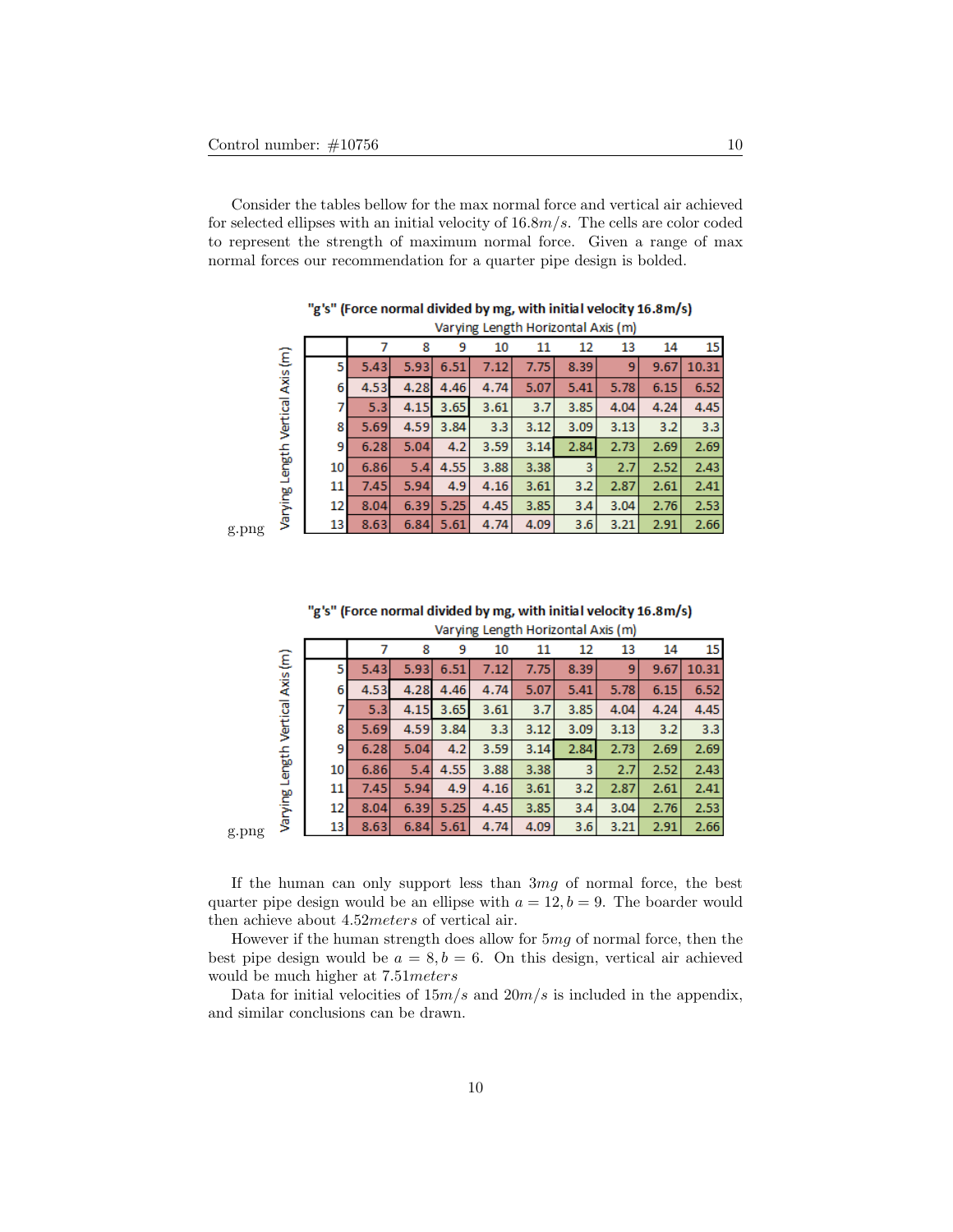#### 7.4 Model improvements

Previously, we were considering the full quarter ellipse with  $\frac{-\pi}{2} \le \theta \le 0$ . However the ramp exit need not necessarily be vertical.

We have been modeling boarders as their center of mass, but as they leave the ramp, boarders are upright, and coming down they bend in their knees. This is about a  $\frac{1}{2}$  meter difference in the center of mass. Which means their center of mass is allowed that much horizontal travel, while still letting the boarder land back on the ramp.

Therefore, we modified our code to find the best point to truncate the ramp that allows for a proper landing. The data for a sample ellipse is bellow

| а                           |        |         |        |
|-----------------------------|--------|---------|--------|
|                             | 6      |         |        |
| launch angle with cutoff    | 89.1   | 89.42   | 88.5   |
| vertical air with cutoff    | 7.5873 | 6.57407 | 4.6939 |
| vertical air without cutoff | 7.51   | 6.52    | 4.52   |
| Gain in vertical air        | 0.0773 | 0.05407 | 0.1739 |

### 8 Results of Model 2

### 9 Other Considerations and Limitations

#### 9.1 Moment of Inertia

In our model we assumed that the moment of inertia of the boarder was constant, and that the boarder did not change his own center of mass. These assumptions entirely ignore two influential factors in the snowboarder's jump.

#### 9.1.1 Pumping

Pumping is a way for snowboarders to increase the velocity of their center of mass by decreasing their moment of inertia while in a curve. The velocity increase comes from conservation of angular momentum. If the boarder enters the curve crouched, and stands up as he reaches the top, he will increase his speed, and thus his vertical air.

#### 9.1.2 Popping Off

At the top of the curve, the snowboarder can suddenly push off, which helps cancel out any horizontal velocity that he still has. As such, the jump can be made shorter, and less steep at the top, thus increasing vertical air.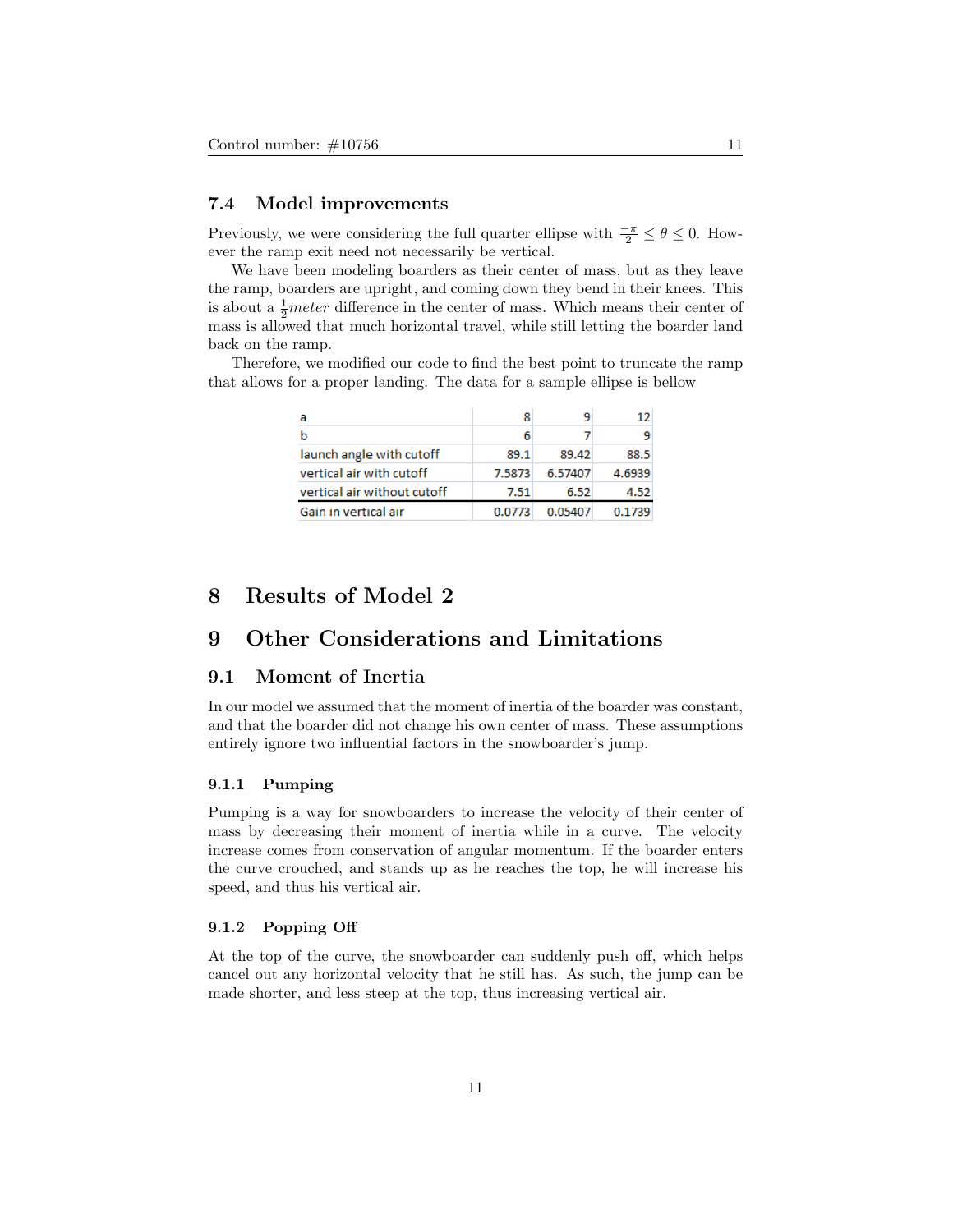### 9.2 Movement in Air

Although vertical height is important, it is not the overall end goal of a snowboarder. Tricks, such as grabs, spins, and flips are what snowboarders strive for. In order to model such tricks, a three dimensional model would have been necessary.

Also, vertical height is just a proxy for something more important, average air time. Average air time is what allows snowboarders to perform more difficult tricks in the air, and it is strongly correlated with success in competitions.

### 10 Conclusions

We conclude that the standard snowboard halfpipe leaves something to be desired when seeking vertical air.

Consider the table bellow summarizing our three models for the initial velocity of 16.8m/s. In all cases the vertical air is greater than 24 feet 11 inches. We

|                   |       | no friction Iterative friction Linearization friction |       |  |
|-------------------|-------|-------------------------------------------------------|-------|--|
| vertical velocity | 12.88 | 12.2 <sub>1</sub>                                     | 12.85 |  |
| vertical air      | 8.45  | 7.59                                                  | 8.42  |  |

find that the initial velocity has a profound influence on the normal forces that the snowboarder experiences in the jump, and that in order to achieve more vertical air, an ellipse with less curvature should be chosen.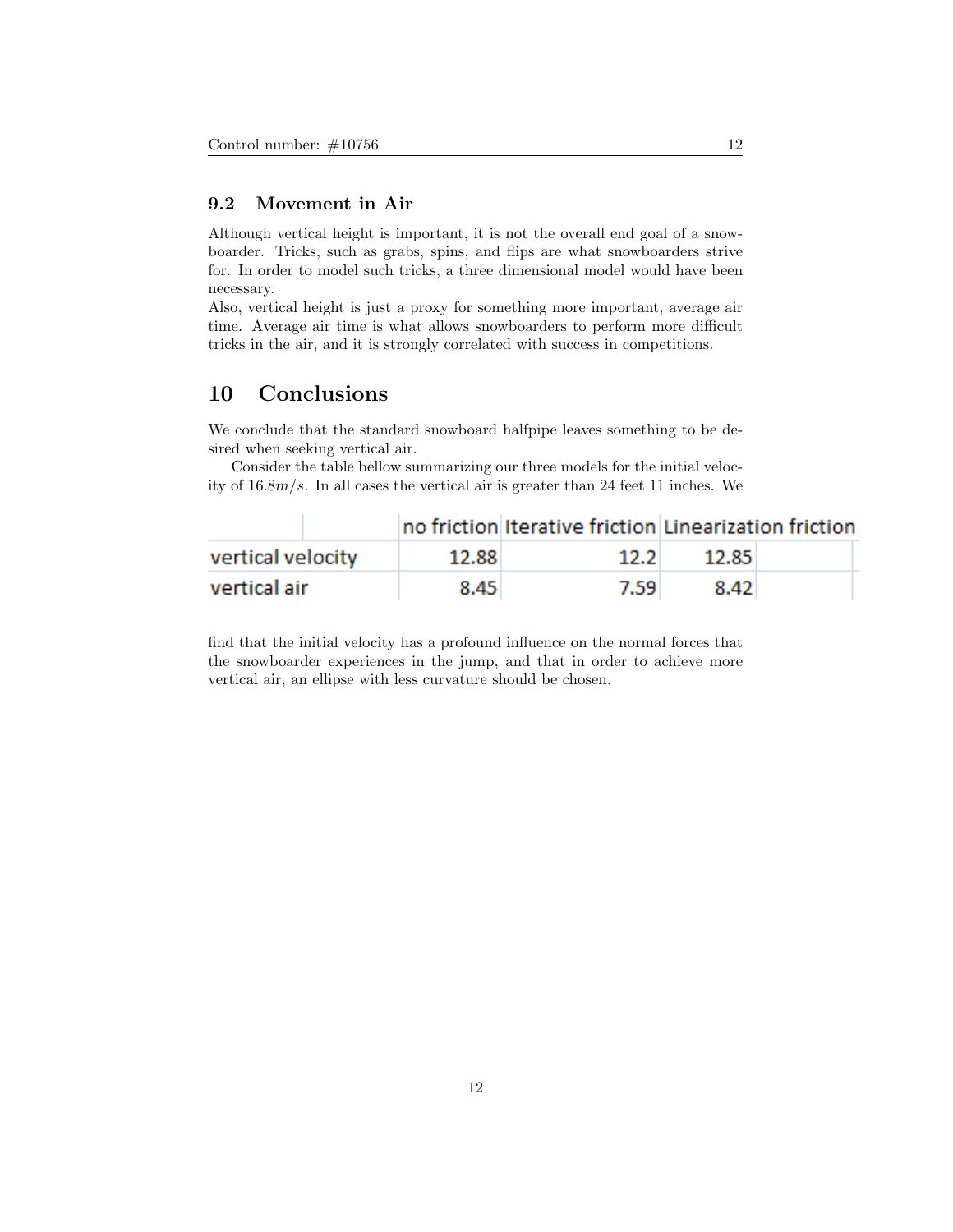# 11 Appendix

|                   |    |      |      |            |      |      | Varying Length Horizontal Axis (m) |      |      |      |
|-------------------|----|------|------|------------|------|------|------------------------------------|------|------|------|
|                   |    |      | 8    | 9          | 10   | 11   | 12                                 | 13   | 14   | 15   |
|                   |    | 5.77 | 5.76 | 5.75       | 5.74 | 5.73 | 5.71                               | 5.7  | 5.69 | 5.67 |
| Vertical Axis (m) | 6  | 4.78 | 4.77 | 4.76       | 4.75 | 4.74 | 4.73                               | 4.7  | 4.7  | 4.69 |
|                   |    | 3.79 |      | 3.78 3.777 | 3.77 | 3.78 | 3.748                              | 3.74 | 3.72 | 3.71 |
|                   | 8  | 2.78 | 2.8  | 2.79       | 2.78 | 2.77 | 2.76                               | 2.76 | 2.74 | 2.73 |
| Varying'          | 9  | 1.81 | 1.8  | 1.8        | 1.79 | 1.78 | 1.77                               | 1.77 | 1.76 | 1.75 |
|                   | 10 | 0.81 | 0.81 | 0.8        | 0.8  | 0.79 | 0.78                               | 0.78 | 0.77 | 0.76 |

Vertical Air (Initial velocity 15m/s)  $+$ al Avis (ma)

air.png

"g's" (Force normal divided by mg, with initial velocity 15m/s) Varying Length Horizontal Axis (m)

| Varying Length Vertical Axis (n |    |      | 8    | 9    | 10   | 11   | 12   | 13   | 14   | 15   |
|---------------------------------|----|------|------|------|------|------|------|------|------|------|
|                                 |    | 4.1  | 4.3  | 4.6  | 5    | 5.4  | 5.8  | 6.26 | 6.67 | 5.67 |
|                                 | 6  | 3.8  | 3.35 | 3.3  | 3.4  | 3.5  | 3.7  | 3.96 | 4.17 | 4.69 |
|                                 |    | 4.2  | 3.5  | 2.98 | 2.8  | 2.77 | 2.79 | 2.85 | 2.92 | 3.71 |
|                                 | 8  | 4.7  | 3.8  | 3.2  | 2.83 | 2.54 | 2.42 | 2.36 | 2.35 | 2.73 |
|                                 | 9  | 5.2  | 4.2  | 3.5  | 3.06 | 2.7  | 2.43 | 2.24 | 2.14 | 1.75 |
| g                               | 10 | 5.68 | 4.5  | 3.8  | 3.29 | 2.89 | 2.59 | 2.36 | 2.17 | 0.76 |

g.jpg

|         | Vertical Air (Initial velocity 20m/s) |    |       |       |       |       |       |       |       |       |       |  |  |  |
|---------|---------------------------------------|----|-------|-------|-------|-------|-------|-------|-------|-------|-------|--|--|--|
|         | Varying Length Horizontal Axis (m)    |    |       |       |       |       |       |       |       |       |       |  |  |  |
|         |                                       |    |       | 8     | 9     | 10    | 11    | 12    | 13    | 14    | 15    |  |  |  |
|         | Vertical Axis (m)                     |    | 12.17 | 12.16 | 12.16 | 12.15 | 12.1  | 12.13 | 12.12 | 12.1  | 12.09 |  |  |  |
|         |                                       | 8  | 11.17 | 11.17 | 11.16 | 11.16 | 11.15 | 11.14 | 11.13 | 11.12 | 11.11 |  |  |  |
|         |                                       | ٩  | 10.18 | 10.18 | 10.17 | 10.17 | 10.16 | 10.15 | 10.14 | 10.13 | 10.12 |  |  |  |
|         |                                       | 10 | 9.18  | 9.18  | 9.18  | 9.1   | 9.17  | 9.16  | 9.16  | 9.15  | 9.14  |  |  |  |
|         | Length <sup>"</sup>                   | 11 | 8.19  | 8.19  | 8.19  | 8.18  | 8.18  | 8.17  | 8.17  | 8.16  | 8.15  |  |  |  |
|         |                                       | 12 | 7.19  | 7.19  | 7.19  | 7.19  | 7.19  | 7.18  | 7.18  | 7.17  | 7.16  |  |  |  |
|         |                                       | 13 | 6.2   | 6.2   | 6.2   | 6.2   | 6.19  | 6.19  | 6.18  | 6.18  | 6.17  |  |  |  |
|         | Varying                               | 14 | 5.2   | 5.2   | 5.2   | 5.2   | 5.2   | 5.2   | 5.19  | 5.18  | 5.18  |  |  |  |
| air.png |                                       | 15 | 4.2   | 4.2   | 4.2   | 4.2   | 4.2   | 4.2   | 4.2   | 4.2   | 4.19  |  |  |  |
|         |                                       |    |       |       |       |       |       |       |       |       |       |  |  |  |